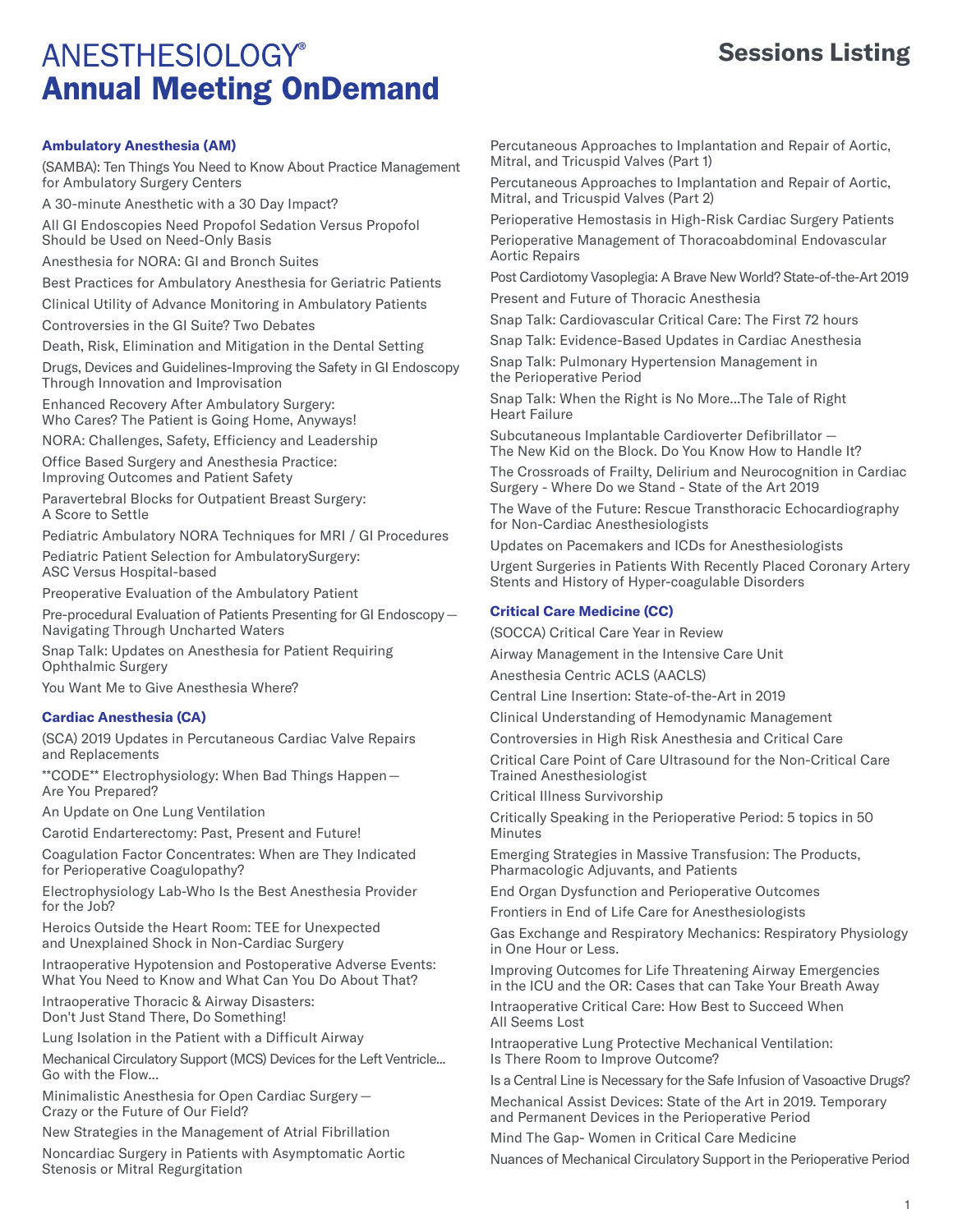## **Sessions Listing (cont'd)**

Patient Blood Management: A Poster Child for the Perioperative Surgical Home

The Limits of Critical Care: Patients and Resources

The Role of Artificial Intelligence (AI)/Machine Learning Strategies in Improving ICU Bed Utilization, Standardization of Care and Infection Prevention

Thinking About Thinking. Cognition and Decision Making in Clinical Anesthesiology

Transthoracic Echocardiography in the Perioperative Setting: A Case-based Discussion

Ultrasonography in Cardiopulmonary Resuscitation Understanding Medical Accidents

#### **Fundamentals of Anesthesiology (FA)**

(STA) Invigorating Clinical Anesthesiology by Implementing Science, Technology Innovation and Entrepreneurship

Anesthetic Mechanisms? What is Our Current Understanding?

Anticoagulants and Antiplatelets: To Bridge or Not to Bridge for the OR?

Approaches to Training in the Use of Emergency Manuals

Challenges and Controversies in Trauma Management (Part 1) Challenges and Controversies in Trauma Management (Part 2)

Clean Sustainable Anesthesia — Green is the New Black

Cricoid Pressure, RSI and NPO; Where do We Stand in 2019?

Decision Making in Airway Management

Diagnosing Acid-base Disorders: Drs. Henderson, Hasselbalch, and Stewart Can All Work Together! (Part 1)

Diagnosing Acid-base Disorders: Drs. Henderson, Hasselbalch, and Stewart Can All Work Together! (Part 2)

Ellison C. Pierce Memorial Lecture: Respectful, Trusting Relationships are Essential for Patient Safety, Especially the Surgeon-Anesthesiologist Dyad

Emergency Manuals Implementation Collaborative Open Forum

Emery A. Rovenstine Lecture: The Future of the Physician Anesthesiologist

ESA Panel: What Can Be Learned for Perioperative Medicine from Clinical Trials in Europe

Excitation-Contraction Coupling and Mechanisms of Cardiac Arrhythmias

Extubation of the Difficult Airway with a Focus on Patient Outcomes

FAER-Helrich Research Lecture: Anesthetics, Surgery and Alzheimer's Disease; Hypotheses Come and Go

FAER-Swimming with Sharks: How Anesthesiologist Inventors Can Move Their Ideas Forward

Featured Session: Artificial Intelligence in Perioperative Medicine: Moving from Big Data to Smart Data

Featured Session: AUA: An Academic Perspective on the Future of Anesthesiology

Featured Session: IARS: Diversity of Talent: Effectively Leading a Multigenerational Workforce in the 21st Century

Featured Session: Perioperative Lung Dysfunction: New Understanding, New Approaches

Findings from the Outcomes Research Consortium

Global Perioperative Medicine: The International Perspective on ERAS Protocols

High Quality Peer Review: Why and How for Authors and Reviewers

Human Immunodeficiency Virus Infection: Update on Perioperative Implications for the Anesthesiologist in the 21st Century

I Don't Do Kids!: Managing Pediatric Disease in the Adult Patient Initial Results of Clinical Trials

Innovative Oxygenation and Ventilation Techniques in Airway Management

Intraoperative Pulmonary Embolism: Application of Emerging Diagnostic and Treatment Options

Investigating Traditions, Dogmas and Myths in Anesthesia Practice John W. Severinghaus Lecture on Translational Science: Personalized PEEP

Less Jolts From Your Volts: Electrical Safety in the Operating Room

Mass Casualties and the Anesthesiologist: It's Not Just About the OR Anymore

Measuring Anesthesiologists Quality: An International Perspective Morbid, Super Morbid and Ultra Obesity: Large Challenge of the 21st Century Anesthesia Practice

Neuromuscular Transmission: What You Need to Know to Avoid Residual Paralysis

Occupational Infections: Risks for the Anesthesiologist-2019

Opioid-Free Anesthesia and Analgesia: A Clinical and Pharmacologic Review

Perioperative Brain Health Initiative: An International Quality Initiative

Perioperative Care of the Cancer Patient: A Multidisciplinary Perspective

Peri-operative Eye Injury

Perioperative Respiratory Depression: What, Why, How and What Now?

Rare Events that Could Leave Your Patient Seared and Your Career Well Done- Electrosurgical Safety and Fundamentals

Renin-Angiotensin System The Good, Bad and Ugly

Snap Talk: Controversies in Anesthesiology

Snap Talk: Patient Management When Transfusion is Not an Option Submerged in SCUBA Procedures: NO Room for Accidents

in NORA Deep Down in the Neuro-interventional Suite

Surgical Site Infections: What Really Matters

The APSF Panel: Practical Approaches to Improving Medication Safety

The Truth About Metanalyses? Case in Point

Trauma Anesthesiology: Perioperative Management of the Multi-trauma Patient

Weighing In: 5 Snap Talks in Obesity and Anesthesia

WFSA Panel-Global Equity and Safe In Surgery, Obstetrics and Anesthesia

Where Bits and Bytes Meet Flesh And Blood: The Patient Safety Threat of Medical Cybersecurity

Wood Library-Museum of Anesthesiology Patrick Sim Forum on the History of Anesthesiology: Is Research in Anesthesia History as Valuable as Research in Basic Science, Clinical Practice, and Quality and Patient Safety?

Wood Library-Museum of Anesthesiology: Lewis H. Wright Lecture: Improving Lung Function from ECMO to NO to eNO

You Really Want to Operate on this Patient? The Cirrhotic Patient Presenting for Surgery: Anesthesia Pearls and Pitfalls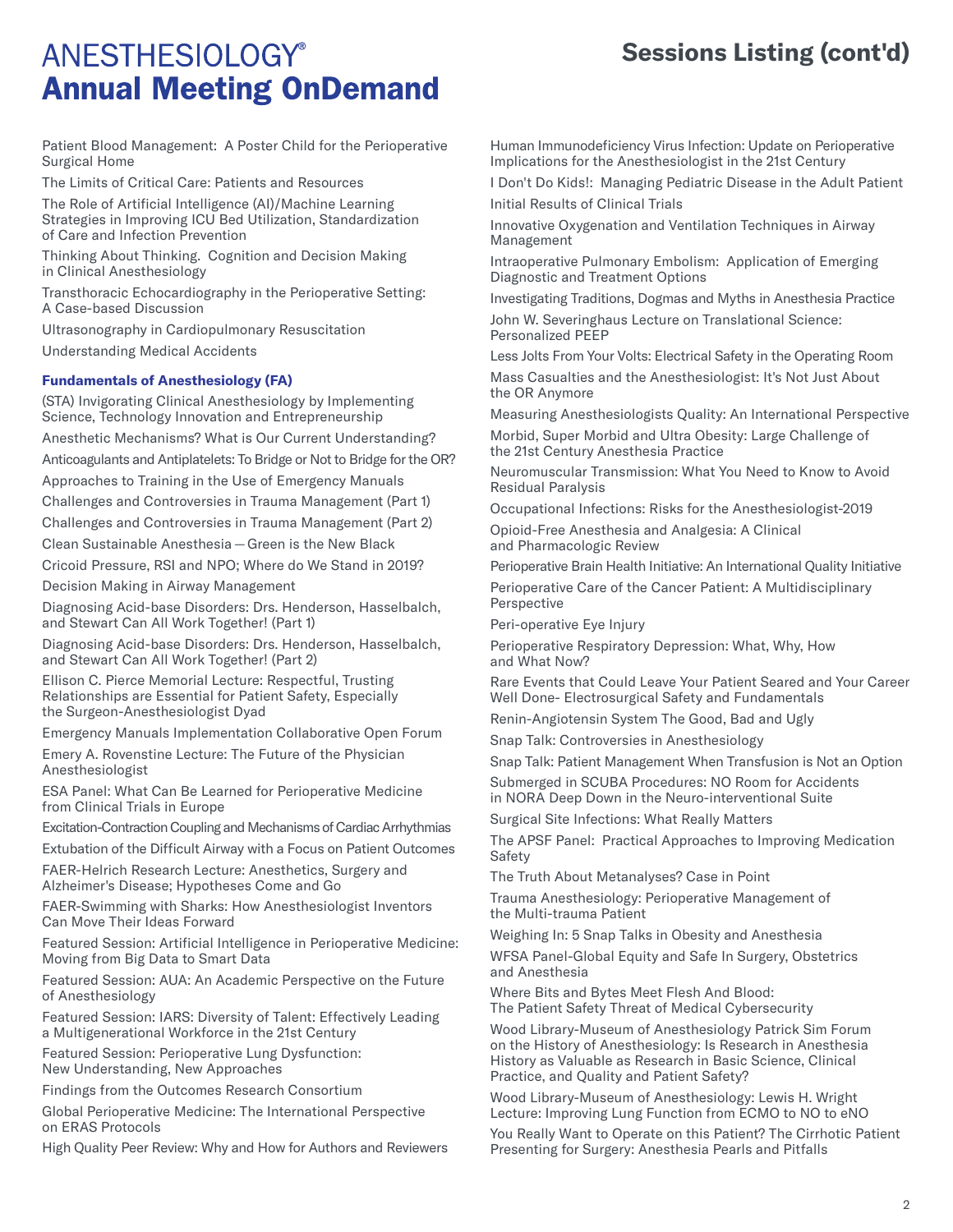### **Sessions Listing (cont'd)**

#### **Geriatric Anesthesia (GA)**

Are Elderly Surgical Patients Different? Should We Offer Separate Training Experiences for the Anesthesiology Resident?

FAER Panel-Perioperative Considerations in the Cognitively Impaired Patient

Im Worried I'll Harm Him Before the Cancer Does: End of Life, Do Not Resuscitate, and Palliation in the Elderly.

Journal Symposium: What's New In the Old

My Patient is 92, has a DNR, and Wants to Have Elective Surgery!

One-Stop Shop for Geriatric Anesthesia: Be an Expert in ONE Session

Perioperative Brain Health Initiative: Update and Implementation Strategies Panel (Part 1)

Perioperative Brain Health Initiative: Update and Implementation Strategies Panel (Part 2)

Snap Talk: A Lightning Review of Clinical Frailty Assessment Tools That You Can Use Everyday

Snap Talk: Geriatric Hip Fractures: An Update on Perioperative Regional Analgesia

Updates for the Prevention and Management of Acute Postoperative Brain Dysfunction

Year in Geriatric Anesthesia: Important Publications That You May Have Missed

#### **Neuroanesthesia (NA)**

(SNACC) The Transparent Brain — Using Advanced Monitoring to Improve Perioperative Brain Health

Acute Ischemic Stroke: Addressing the Continuum of Care from Neuro IR to Neuro ICU

Anesthetic Considerations in Minimally Invasive Intracranial and Spine Surgery - Toward a Better Outcome

Anesthetic Management for the Patient Undergoing Complex Spine Reconstructive Surgery

Can I Really do a Neuraxial Anesthetic for Lumbar Spine Surgery?

Delirium Across the Perioperative Spectrum (Part 1)

Delirium Across the Perioperative Spectrum (Part 2)

Do the Eyes Have It? Clinical Applications of Pupillometry and Optic Nerve Monitoring

Evidence-Based Mythbusting in Neuroanesthesia

Interactive Intraoperative Evoked Potential Monitoring

Neuroanesthesia for the Occasional Neuroanesthesiologist

Neuroinflammation: Hot But Messy

Neurotrauma Part 1: Perioperative Management of Traumatic Brain and Spinal Cord Injury

Neurotrauma Part 2: Management of Traumatic Brain and Spinal Cord Injury - Beyond the Operating Room

Patients with Neurologic Conditions for Non-neurologic Surgery

Perioperative Stroke in Noncardiac Surgery

The Neuroanesthesia Editors Editorialize? The Best of Perioperative Neuroscience

The Squiggle-ology Primer: An Anesthesiologists Guide to Recognizing and Interpreting EEG signals

#### **Obstetric Anesthesia (OB)**

(SOAP) SOAP Survival Tools for the Complex Job in Today's World for an Obstetric Anesthesiologist

A Mother's Broken Heart: Obstetric Anesthesia in Heart Disease

Anesthesia for Cesarean Delivery

Anesthesia for Non-Obstetric Surgery During Pregnancy

Caring for the Pregnant Woman with Substance Use Disorder: What the Anesthesiologist Needs to Know!

Crash Course in Obstetric Anesthesia for the Non-Obstetric Anesthesiologist (Part 1)

Crash Course in Obstetric Anesthesia for the Non-Obstetric Anesthesiologist (Part 2)

Crisis Management on Labor and Delivery

Elevator Pitch: Best Articles in Obstetric Anesthesia from the Past Year ERAS for Cesarean Delivery: The How and Why of Maternal Perioperative Care

Ethical Dilemmas in Obstetrical Anesthesiology

HELLP! How to Keep Moms with Preeclampsia Safe

Managing the Obstetric Anesthesia Service: Challenges and Solutions Maternal Morbidity and Mortality? An Anesthesiologist's Role and Perspective

Post Dural Puncture Headache and Epidural Blood Patch Update Postpartum Hemorrhage: How to Prepare for It, How to prevent It, and What to Do When Blood is Pooling on the Floor

Remifentanil for Labor Analgesia: Here to Stay or Gone Tomorrow?

Separating Facts from Fads: Cutting Edge Obstetric Anesthesia for the Non-Obstetric Anesthesiologist

She has WHAT and Still Wants an Epidural?

SOAP Gertie Marx Lecture: Obstetric Anesthesia: Are We There Yet?

Spinal Anesthesia Following Failed Epidural for Cesarean Delivery

State of the Art Labor Analgesia

Tackling Complications from Obstetric Anesthesia

Ultrasound Use on Labor and Delivery

#### **Pain Medicine (PN)**

(ASRA-Pain) Let it Drip: Inpatient and Outpatient Intravenous Pain Therapies

A Woman's Pain in a Man's World: Is a Private Pain Practice Suited for a Woman?

Anesthetic Considerations of Patients with Implantable Pain Management Devices

Can Acute Post Surgical Pain Become Chronic? What is the Evidence?

Cancer Pain and Preoperative Evaluation: Is Your Patient Stable to Undergo Surgery?

Gabapentin: A Dangerous Adjunct in Multimodal Analgesia

Interpretation of Spinal Diagnostic Imaging Studies: Learning a Structured Approach

Medical Cannabis as a Substitute for Opioids: Are We Building an Ark or a Tower

Medical Cannabis: Is the Way it is Administered Effective in Chronic Pain Patients

Neuromodulation: Advancements, Best Practices and Evidence for Long Term Outcome

Persistent Post Surgical Pain: Pathophysiology and Preventive Strategies Radiofrequency Ablation of the Spine and Major Joints, Updates on Technology and Outcomes

Regenerative Medicine: Something for the Anesthesiologist or Just a Fad?

Safety Issues Associated with Drugs Used in Interventional Pain Procedures

The Untold Story of Racial, Ethnic,and Sexual (LGBTQ) Minorities in Chronic Pain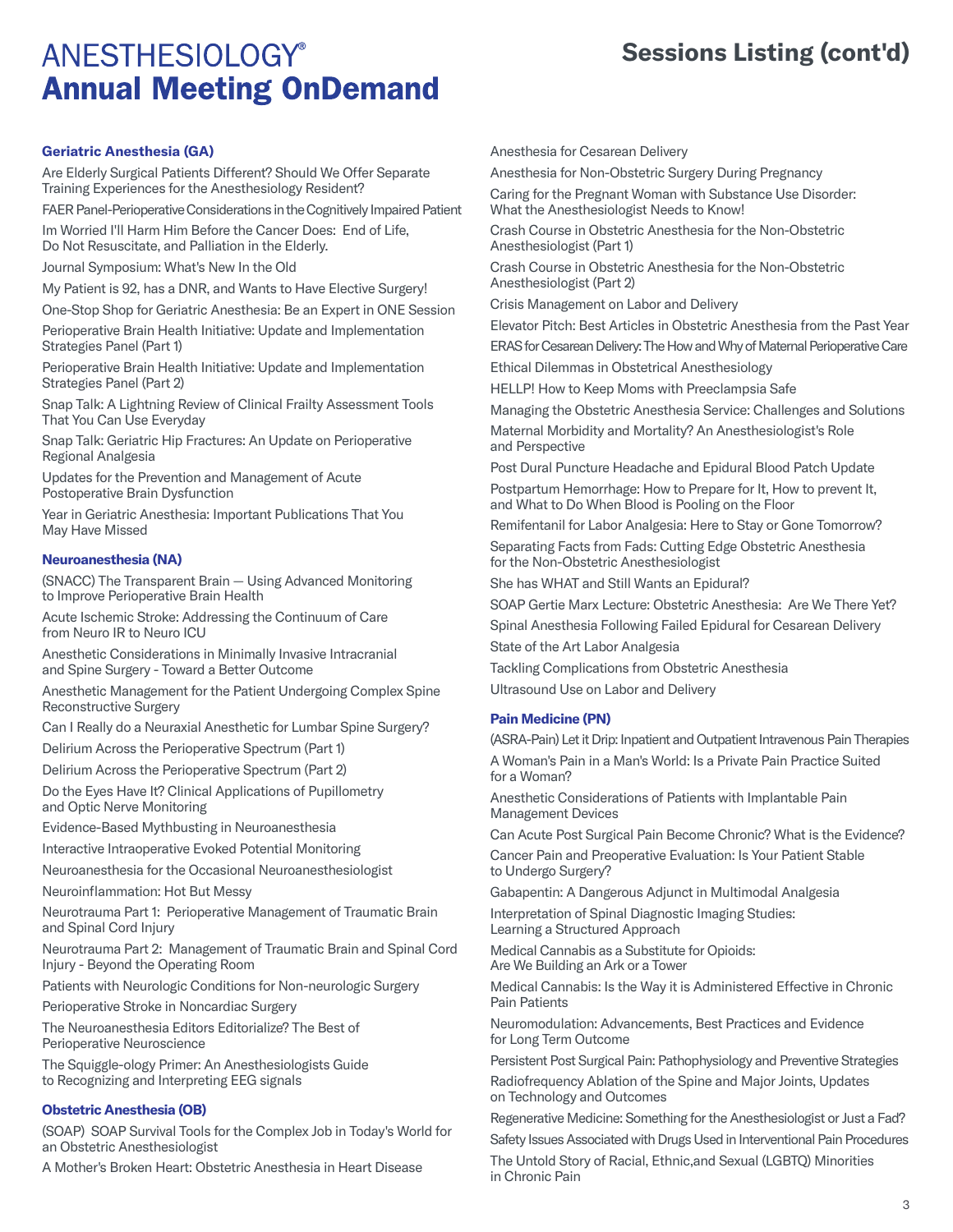### **Sessions Listing (cont'd)**

### **Pediatric Anesthesia (PD)**

(SPA) Updates from the SPA Craniofacial, Regional and Difficult Airway Registries

Advocating for the Pediatric Patient: A Focus on Dental Sedation Deaths, the Effects of Gun Violence, and the Opioid Epidemic

Anesthetic Considerations for Neonates: Term and Preterm

Complications in Pediatric Anesthesia? How to Stay Out of Trouble!

Controversies in Pediatric Anesthesia: Should the FDA Warning Affect Pediatric Anesthesia Practice?

Do You Need an IV to Perform Short Pediatric Procedure with Supraglottic Airway Management?

Hot Topics in Pediatric Anesthesiology: Editor's Picks 2019 (Part 1)

Hot Topics in Pediatric Anesthesiology: Editor's Picks 2019 (Part 2) Inhalation Versus Intravenous Induction in Pediatric Patients: Which Practice is Best?

It Takes a Village: Building a Culture of Safety in Pediatric Anesthesia

Medication Errors and Medication Safety: Preventable Events in the Operating Room

Outcomes Research in Pediatric Anesthesia Panel (Part 1)

Outcomes Research in Pediatric Anesthesia Panel (Part 2)

Pediatric Airway Foreign Bodies and Button Batteries: Lessons Learned

Pediatric Anesthesia and Sleep Disordered Breathing: New Insights and Controversies

Pediatric Patients With Congenital Heart Disease for Non Cardiac Emergency Cases

Pediatric Post Tonsillectomy Pain and Hemorrhage

Pediatric Pre-Operative Considerations; NPO Status, Anxiolysis, Pregnancy Tests.

Pediatric Sedation: Methods to Enhance Safety

Pediatric Trauma Update

Snap Talk: My Worst Pediatric Airway

Snap Talk: Pediatric Anesthesia ABA MOCA Pearls

The Difficult Pediatric Airway

The Transgender Pediatric Surgical Patient? Important Fundamentals of Care

Update on the Opioid Crisis and Multimodal Pain Management

#### **Perioperative Medicine (PE)**

2019 Focused Updates on Perioperative Care of the Cardiac Patient Undergoing Noncardiac Surgery

2019 Update for MACRAs Physician-Focused Alternative Payment Model (PFPM) Emerging Options: A Multispecialty Perspective

Anesthesia Economic Urban Legends

Buprenorphine and Surgery : To Continue or Discontinue

Challenges in Perioperative Management of the Drug-abusing Patient

Ding, Dong, Independent Practice is Dead: Everyone is Working for Someone Now

Do We Often Leave the Patient Out of Our Preoperative Decision Making? Does MIPS Reporting Improve Quality?

Enhanced Recovery Strategy - Principles, Practice and Implementation ERAS for Thoracic Surgery: the Past, the Present and the Future

Facts, Myths and Perspectives Regarding Pediatric Surgical Homes and Pediatric Enhanced Recovery After Surgery Programs Inflammation and Immune Modulation: The Good, the Bad, and the Ugly

Innovations in Preoperative Assessment and Optimization Leading Change in Anesthesiology and Perioperative Medicine Management Dilemmas: What to Do When You Can't Transfuse

Opioid Free Anesthesia: Is It Possible? Evidence From the Operating Room to the Clinic

Perioperative Myocardial Injury

Perioperative Patient Engagement: Why, What, How

Propofol for GI Endoscopy: Is it General Anesthesia or Deep Sedation? Role of Anesthesiologists in Value-Based Perioperative Care and Healthcare Transformation

Snap Talk: GADA guidelines from the QMDA Committee

Snap Talk: Pearls of Preoperative Management: Combining Evidence-based Medicine and Thoughtful Medical Decision Making.

Snap Talk: Preoperative Dilemmas

Snap Talk: Recurrent Errors In Group Management

The Cardiac Patient for Noncardiac Surgery: What is New in 2019?

The Future of Anesthesia Training and Faculty Development: Education in Perioperative Medicine and Population Health

The Key Performance Indicators Your Hospital CEO Expects of Your Anesthesia Group

Vapers and Smokers: What Do I Need to Know?

Will Further Cardiac Testing Impact Decision Making? A Collaborative Approach to Health Care with the Patient

#### **Professional Issues (PI)**

(SEA) SNAP Talk Panel: Managing the MAD Professional: How to Deal with Mean, Abusive, or Disruptive Person in the Workplace Communicating with Patients: Lessons from the Closed Claims Project

Compensation Trends in Anesthesiology: A Report on the ASA Survey

Compliance 202 for the Anesthesiologist: The Joint Commission (TJC), US. Pharmacopeia, and Medication Management

Decision-making, Situational Awareness, and Crisis Management: Improving Patient Safety in Anesthesia Practice

Decreasing Disruptive Behavior For Better Patient Outcomes: It Is Everyone's Responsibility

Developing Your Portfolio and Curriculum Vitae: Preparation for Professional Advancement

Do Perioperative Handoffs Really Cause Harm? If so, What Can We Do About It?

Embracing Quality Improvement: Key Steps You Can Take Today to Improve Yourself, Your Department and Your Hospital!

Fatigue Risk Management: Making Overnight Call Safer

Featured Session: FDA Update on Anesthetics: New Drug Approvals, IND and Labeling 101

Featured Session: Physician Suicide: What You Can Do to Save a Life Harassment and Violence in the OR: Real threat/ Imagined?

A Strengths-based Approach to Managing and Responding Effectively

History Panel-Do We Need Another Hero? Anesthesia History Rediscovered

Imminent Death Organ Donation: Is This Ethical and Should Anesthesiologists Participate?

Late-Breaking Panel-Burnout and Wellness: Who's Doing What and Why?